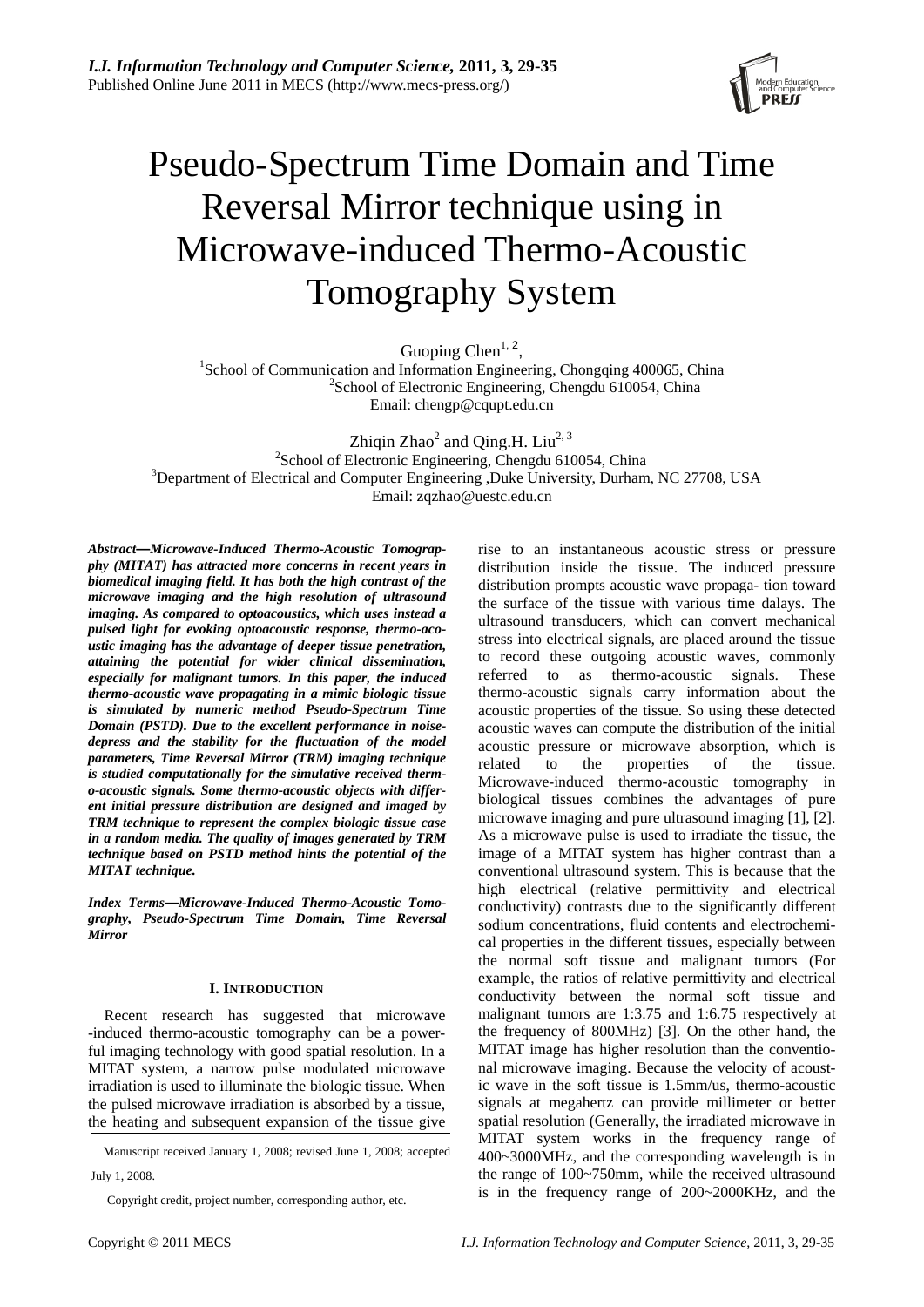corresponding wavelength is in the range of 0.75~7.5m m). Furthermore, a MITAT system utilizes non-ionizing microwave pulse radiation; therefore it causes less harm to human body compared with the X-ray imaging system [4].

However, due to the heterogeneous of the biologic tissue, the induced thermo-acoustic wave propagating in it is affected. The imaging algorithm, such as Back-Projection (BP), neglected this situation will decrease the contrast and resolution of the image. Time Reversal Mirror (TRM) technique [5] is a combination based on wave propagation and array signals process and can well employ the propagation information and achieve much better resolution especially in the complex environments. It has the ability to effectively suppress system noise due to the characteristics of its spatial-time matched filtering. Further more, the statistic stability due to the self-average character of TRM technique makes it has the capability to decrease the effects induced by random fluctuating of the media parameter. So this technique is a good choice for biomedical tomography.

In this paper, we present the Time Reversal Mirror technique based on Pseudo-Spectrum Time Domain method for the microwave-induced thermo-acoustic imaging of biological tissue. Numerical simulations are given to illustrate the validity of our methods.

#### Ⅱ**.THEORETICAL BACKGROUND**

The thermo-acoustic effect refers to the induction of acoustic radiation following temperature elevation due to absorption of microwave pulse energy. The magn- itude of thermo-acoustic response is proportional to th- e local absorbed power density and thermoelastic properties of the imaged tissue. The thermo-acoustic theory has been discussed in many literature reviews such as [6]. Here, we briefly review only the fundam- ental equations. The pressure  $p(\vec{r},t)$  at position  $\vec{r}$  and time t in an acoustically homogeneous medium in respond to a heat source  $H(\bar{r}', t')$  obeys the following equation [7]:

$$
\nabla^2 p(\vec{r}, t) - \frac{1}{c^2} \frac{\partial^2}{\partial t^2} p(\vec{r}, t) = -\frac{\beta}{C_p} \frac{\partial}{\partial t} H(\vec{r}', t') \quad , \quad (1)
$$

Where  $(\bar{r}', t')$  and  $(\bar{r}, t)$  mean that spatial and time coordinates of source and the ultrasound transducer respectively.  $H(\vec{r}', t')$  is the heating function defined as the thermal energy deposited by the energy source per time and volume,  $\beta$  is the isobaric volume expansion coefficient,  $C_p$  is the heat capacity. *c* is the velocity of ultrasound wave, in most biologic tissue, its value is about 1.5mm/us. The heating function  $H(\vec{r}', t')$  can be written as the product of a spatial absorption function and a temporal illumination function of the microwave source:

$$
H(\vec{r}',t') = I_0 A(\vec{r}') \cdot \eta(t')
$$
 (2)

Where  $I_0$  is the amplitude of the microwave pulse,

 $\eta(t')$  is the temporal profile of the microwave pulse.  $A(\vec{r})$  is the spatial distribution of the microwave energy absorbed in the tissues. If the microwave pulse duration is short enough so that both heat and temporal stress are confined to the size of the desired resolutionlimited voxel [8], one may assume the excitation to be a delta function in time

$$
\eta(t') = \delta(t') \quad , \tag{3}
$$

So, the solution of equation (1) based on the free space Green's function in the time domain can be expressed as:

$$
p(\vec{r}) = G(\vec{r}, \vec{r}') \otimes p_a(\vec{r}) \quad , \tag{4}
$$

Where  $G(\vec{r}, \vec{r}')$  is Green's function, and the integral volume is a sphere defined by $|\vec{r} - \vec{r}'| = |t - t'| \cdot c$ ,  $\otimes$  is the convolute operator, and

$$
p_a(\vec{r}) = \frac{\beta I_0}{c_{\rho}} \iiint\limits_{|\vec{r}-\vec{r}'| = |t-t'|c} A(\vec{r}') d\vec{r} , \qquad (5)
$$

Where  $p_a(\vec{r})$  depicts observed pressure induced by the  $A(\vec{r}')$  enclosed in the sphere  $|\vec{r} - \vec{r}'| = |t - t'| \cdot c$ . Obviously,  $p_a(\vec{r})$  can be got by initial pressure defined in  $|\vec{r} - \vec{r}'|$  → 0 case:

$$
p_a(\vec{r}) = \iiint\limits_{|\vec{r}-\vec{r}'|=|\vec{r}-\vec{r}'|c} p_{\delta}(\vec{r}')d\vec{r}
$$
  

$$
p_{\delta}(\vec{r}') = \frac{\beta I_0}{c_{\rho}} A(\vec{r}')|_{\vec{r}\to\vec{r}'}
$$
 (6)

The purpose of MITAT is to reconstruct the spatial distribution of the microwave energy absorbed function  $A(\vec{r})$  based on the received ultrasound pressure wave  $p(\vec{r},t)$ , and we can see from the equation (6) that the relationship between the initial pressure  $p_s(\vec{r})$  and the microwave energy deposition  $A(\vec{r})$  distribution is proportional. So in MITAT system, the reconstruction of the distributions of the absorbed microwave energies  $A(\vec{r})$  in biologic tissue is equivalent to the reconstruction of the distributions of the microwave induced thermo-acoustic sources  $p<sub>\delta</sub>(\vec{r}')$ .

#### Ⅲ**.TIME REVERSAL MIRROR**

MITAT is an imaging problem for targets in multiple physic field, the noise accompanying with measurement is inevitable. Therefore, the studies of MITAT focus on how to acquire signal with high SNR and on the image algorithms with high stability for random parameter. The TRM technique which combines the process of wave propagating and array signal processing has become a hot point in recent years. It has significant meaning for applying TRM in MITAT.

Here we briefly describe the theory of TRM.TRM principle is that the received signals are re-emitted into the media with time reversal sequence, and refocused at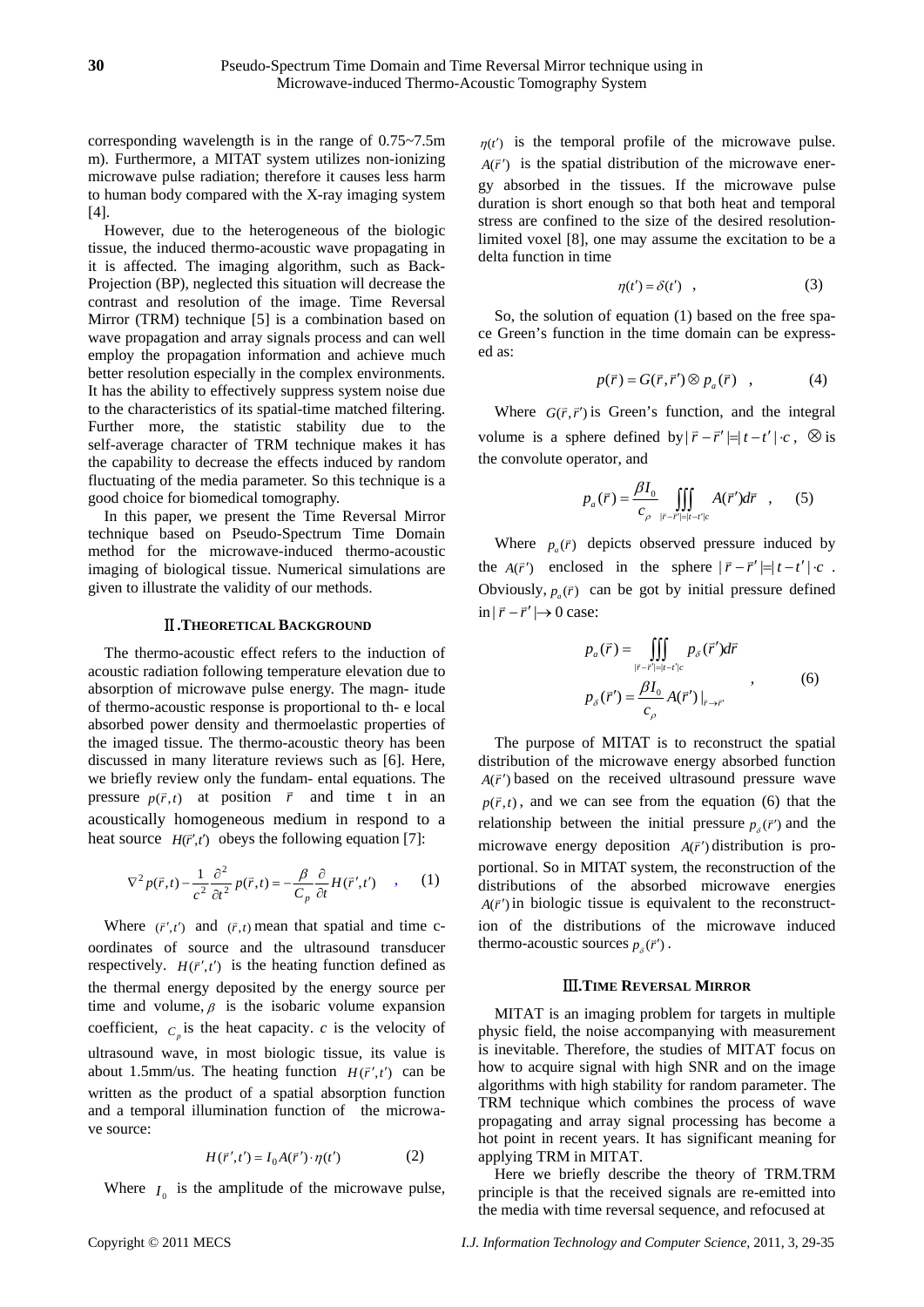the source location. The ultrasonic wave propagating is called forward procedures, while the re-emitting is called backward procedures.

So there have two processes in a time reversal procedure includes the source propagates in the media, and the received signals are re-emitted into the same media. The first process can be depicted by equation (4), the re-emitting and refocus imaging process can be depicted by a convolution between the  $p(\vec{r})$  and Green's function again

$$
p^{T}(\vec{r}) = G(\vec{r}, \vec{r}') \otimes p_{\delta}(\vec{r}') \otimes G(\vec{r}', \vec{r}) , \quad (7)
$$

For the spatial reciprocity of the Green's function, equation (7) can be rewritten as

$$
P^{T}(\vec{r}) = p_{\delta}(\vec{r}') \otimes \Gamma(\vec{r}, \vec{r}')
$$
  
\n
$$
\Gamma(\vec{r}, \vec{r}') = G(\vec{r}, \vec{r}') \otimes G(\vec{r}', \vec{r})
$$
\n(8)

Where  $\Gamma(\vec{r}, \vec{r}')$  means the system function of the T-RM process.

## *A. Spatial-temporal filtering of TRM*

Generally, the measured signals have noise in an actual MITAT system, so the received signals in forward procedure should be modified as

$$
p'_{\delta}(\vec{r}') = p_{\delta}(\vec{r}') + n \,, \tag{9}
$$

Where  $n$  is an additive noise function, equation (8) should be modified in terms of the received signals model defined in equation (9),

$$
p^{T}(\vec{r}') = p'_{\delta}(\vec{r}') \otimes \Gamma(\vec{r}, \vec{r}')
$$
  
=  $p_{\delta}(\vec{r}') \otimes R(\vec{r}, \vec{r}') + n \otimes G(\vec{r}, \vec{r}')$ , (10)

Where  $R(\vec{r}, \vec{r}')$  is the self correlation function of  $\Gamma(\vec{r}, \vec{r}')$ . For the ultrasonic wave  $p_s(\vec{r}')$  propagating through the system defined by  $G(x)$ ,  $x_n$  function and the received signals propagating again this system in reversal time sequence, the refocused point is enhanced *N* times due to the in-phase accumulation by time reversal procedure, while the noise has not this character contrarily. In fact, the maximum of the refocu- sed function  $p^T(\vec{r}')$  can be got at  $\vec{r} = \vec{r}'$  due to the function  $R(\vec{r}, \vec{r}')$ . This character of the TRM technique is usually called spatial-temporal filtering.

#### *B. Self-average character of TRM*

Self-average is another character of TRM, which means that time reversal procedure has good statistical stability for a heterogeneous media. Given the maximum of the ultrasonic wavelength is far less than the distance between source and the receiver, self-average is determined by the independent of the function  $\hat{\Gamma}(\vec{r}, \vec{r}', \omega)$ for different frequency  $\omega_1, \omega_2$  [9]:

$$
E\{\widehat{\Gamma}(\vec{r},\vec{r}',\omega_1)\cdot \widehat{\Gamma}(\vec{r},\vec{r}',\omega_2)\} \approx
$$
  

$$
E\{\widehat{\Gamma}(\vec{r},\vec{r}',\omega_1)\}\cdot E\{\widehat{\Gamma}(\vec{r},\vec{r}',\omega_2)\} \quad \omega_1 \neq \omega_2,
$$
 (11)

Where  $E\{\cdot\}$  is the operator of expectation. And there has,

$$
E{\{\Gamma(\vec{r},\vec{r}',t)^{2}\}} =
$$
\n
$$
E{\int_{-\infty}^{+\infty}} d\omega_{1} \int_{-\infty}^{+\infty} d\omega_{2} e^{-i(\omega_{1}+\omega_{2})t} \widehat{\Gamma}(\vec{r},\vec{r}',\omega_{1}) \cdot \widehat{\Gamma}(\vec{r},\vec{r}',\omega_{2})\}
$$
\n
$$
\approx \int_{-\infty}^{+\infty} d\omega_{1} \int_{-\infty}^{+\infty} d\omega_{2} e^{-i(\omega_{1}+\omega_{2})t} E{\{\widehat{\Gamma}(\vec{r},\vec{r}',\omega_{1})\}} \cdot
$$
\n
$$
E{\{\widehat{\Gamma}(\vec{r},\vec{r}',\omega_{2})\}} = E^{2}{\{\Gamma(\vec{r},\vec{r}',t)\}}
$$
\n(12)

For an arbitrary small plus value  $\gamma > 0$ , the relationship between the function  $\Gamma(\overline{r}, \overline{r}', t)$  and its expectation can be deduced by Chebyshev's inequality:

$$
Prob\{\left|\Gamma(\vec{r},\vec{r}',t)-E\{\Gamma(\vec{r},\vec{r}',t)\}\right|>\gamma\} \le
$$

$$
\frac{1}{\gamma^2}E\{\left[\Gamma(\vec{r},\vec{r}',t)-E\{\Gamma(\vec{r},\vec{r}',t)\}\right]^2\} \approx 0
$$
 (13)

The equation (12) depicts that there has the time and frequency domain equivalent relationship for the expectation of function  $\Gamma$ . And  $\Gamma(\vec{r}, \vec{r}', t) \approx E\{\Gamma(\vec{r}, \vec{r}', t)\}$ can be deduced by the equation (13), that is,  $\Gamma(\vec{r}, \vec{r}', t)$ has the self-average character in statistics.

#### Ⅳ**. PSEUDO-SPECTRUM TIME DOMAIN METHOD**

The core of the TRM is the system function  $\Gamma(\vec{r}, \vec{r}', t)$ . The exact Green's function is difficult to present by analytical method in terms of the complexity in an actual media. However the numerical method is feasible for its flexibility in modeling and computer efficiency. In this paper, the numeric method Pseudo-Spectrum Time Domain (PSTD) is employed to complete the forward core in a TRM procedure, and the PSTD can also numerical presents the Green's function of the complex biologic tissue easily [10], [11]. The Pseudo-S pectrum time domain method is a higher order approxi- mation method in the whole domain which can use the FFT to calculate the spatial derivatives.

For the finite difference time domain (FDTD) method uses one order partial differential equation, the equation (1) should be rewritten as:

$$
\frac{\partial \vec{v}}{\partial t} = -\frac{1}{\rho} \nabla p
$$
  

$$
\frac{\partial p}{\partial t} = -K \nabla \cdot \vec{v}
$$
 (14)

Where  $K = \rho c^2$ ,  $\vec{v}$  is the velocity of elastic media cub defined in Fig. 1, which equals to  $\partial u_i / \partial t$ . The numuerical system function can get by discretizing equatio- n (14) into *N=Nx×Ny* (*Nx, Ny* are total nodes along *x* and *y* directions, respectively) orthogonal coordinates.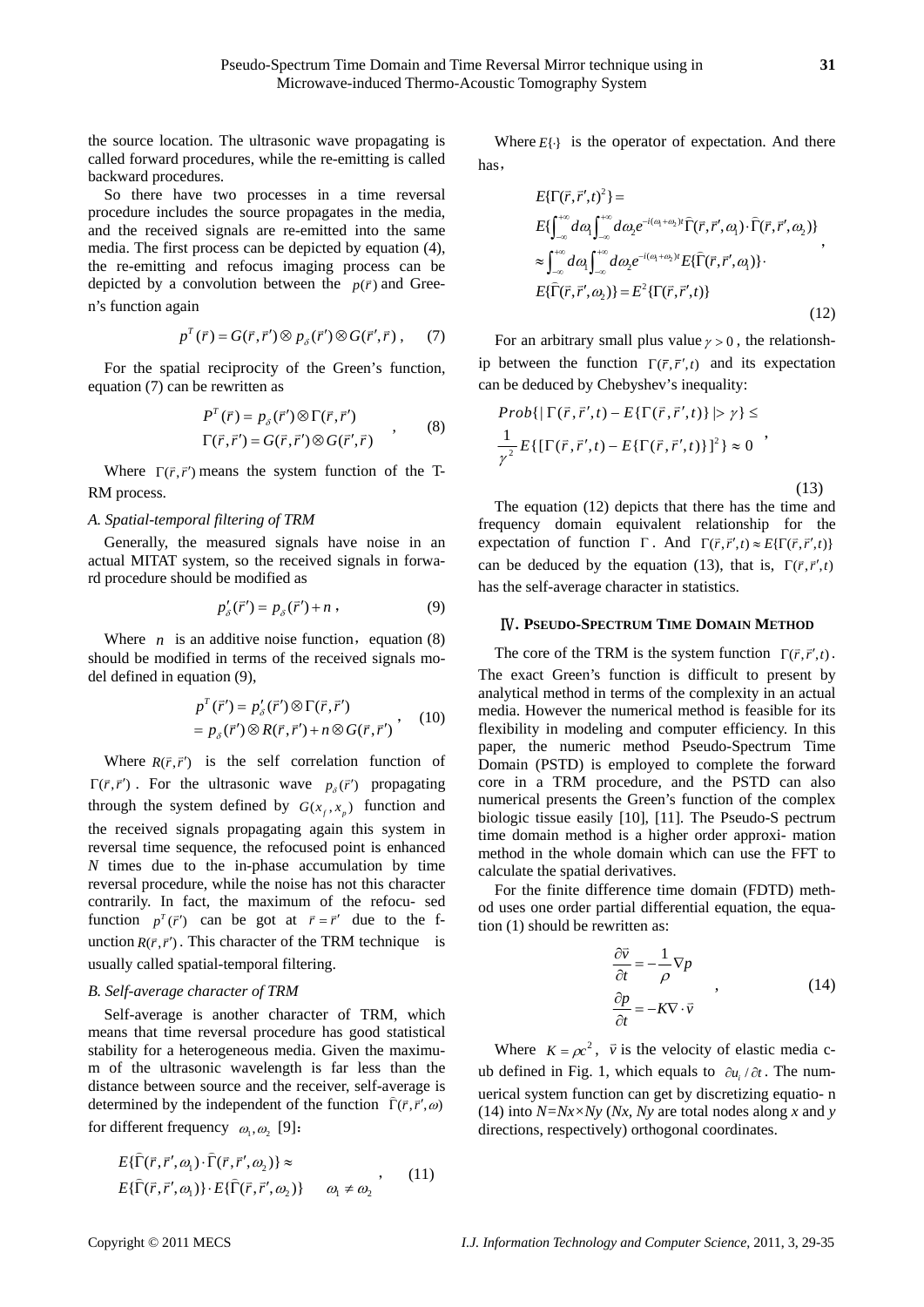$$
\frac{\partial W}{\partial t} = f(W), W \equiv (v_x, v_y, p)^T
$$
  

$$
f(W) = (-\frac{1}{\rho} \frac{\partial p}{\partial x}, -\frac{1}{\rho} \frac{\partial p}{\partial y}, -K(\frac{\partial v_x}{\partial x} + \frac{\partial v_y}{\partial y}))^T
$$
, (15)

Where superscript '*T*' means matrix transpose,  $v_x, v_y$ are the velocity components of  $\vec{v}$  along *x*, *y* directions.

For the one order partial differential equation regardless of  $v_1, v_2, p$  or *W* in time domain, equation (15) can be calculated by corresponding form in the frequency domain, and this transform can be implemented by Fast Fourier Transforms (FFT) and Inverse Fast Fourier Transforms (IFFT) algorithm effectively. The Pseudo-Spectrum Time Domain (PSTD) method is torched under those ideals. For its global high order characteristics, far less nodes are needed than primitive FDTD method (in order to obtain numeric precision, usually 12-20 nodes are needed in primitive FDTD, while only 2-8 nodes are needed in the PSTD). So, the computation scale can be enlarged and the efficiency can be advanced.

So the basic steps of PSTD are summarized as follows:

1)Using FFT, generate  $\overline{u}_0$ ,  $\overline{u}_1$ ,  $\overline{u}_2$ , ...  $\overline{u}_{N-1}$ 

for the nodes discretized from eq.(14)

2)Calculating  $jk\bar{u}(k)$  by multiplying

 $\overline{u}_0, \overline{u}_1, \overline{u}_2, \dots \overline{u}_{N-1}$  by the discretized spa -tial frequencies,i.e.,

3)Obtaining 
$$
\frac{d}{dx}u(x)
$$
 by using the IFFT  
of  $jk\overline{u}(k)$ 

#### Ⅴ**.COMPUTER SIMULATION**

To validate the availability of TRM technique based on PSTD method, a simplified model with two layers structures immersed into mineral oil is used to mimic the biologic tissue background. The out layer is a 3mm thick skin, the inner is fat tissue, their density and ultrasonic velocity parameter details are defined by literature [12]. The scales of simulative domain are  $76 \text{ mm} \times 76 \text{ mm}$ , the total discrete nodes are  $N = 512 \times 512$ , in which 8 nodes Perfectly Matched Layer (PML) are assigned at each edge around. The time step is set as  $1.860e-2 \mu s$ , and the total iterative steps are 2900. 128 sensors are equably positioned at a circle with a radius 35mm. In the forward procedure, the thermo-acoustic source is set as Gaussian pulse with the center frequency 1.5 MHz、relative bandwidth  $BW = 1.0$ , duration 1.35  $\mu s$  and maximum pressure of 10<sup>6</sup> *Pascal* ( initial pressure of other simulative domain is set at  $10^5$  *Pascal* ), the thermo-acoustic waves are propagating and received by the 128 sensors. While in the backward procedure, the received signals are re-emitted into the simulative domain by these sensors in time reversal sequence, and refocused imaging. For the computation- al scale is uniform, each simulative procedure spends about 20 minutes alike to get an image using Matlab codes at a desktop computer with AMD5000+ CPU, 2G memory configurations.

Four objects are located in this simplified two layers background model, two circles and two rectangles constructed like a 'face', with different densities and velocities to the inner fat tissue, is used to simulate the shapes of various tumors. And the each object, with different initial pressure, is used to represent the thermo-acoustic sources generated by various tumors in actual tissue.

## *A. Image generated by TRM for different initial pressure objects in a certain parameter model*

Firstly, the capacity of the TRM in terms of the four objects with different initial pressure in a certain ultrasonic velocity parameter model is studied. The objects and the background velocity distributions are depicted in Fig.1. The four objects are designed with 1.0, 0.5, 0.25, 0.125, 0.1 time strength of the initial pressure value. Fig. 2 and Fig. 3 are the image generat- ed by BP and TRM technique.



Figure.1: The certain parameter model (total nodes are:  $512 \times 512$ )



Figure 2. Image generated by BP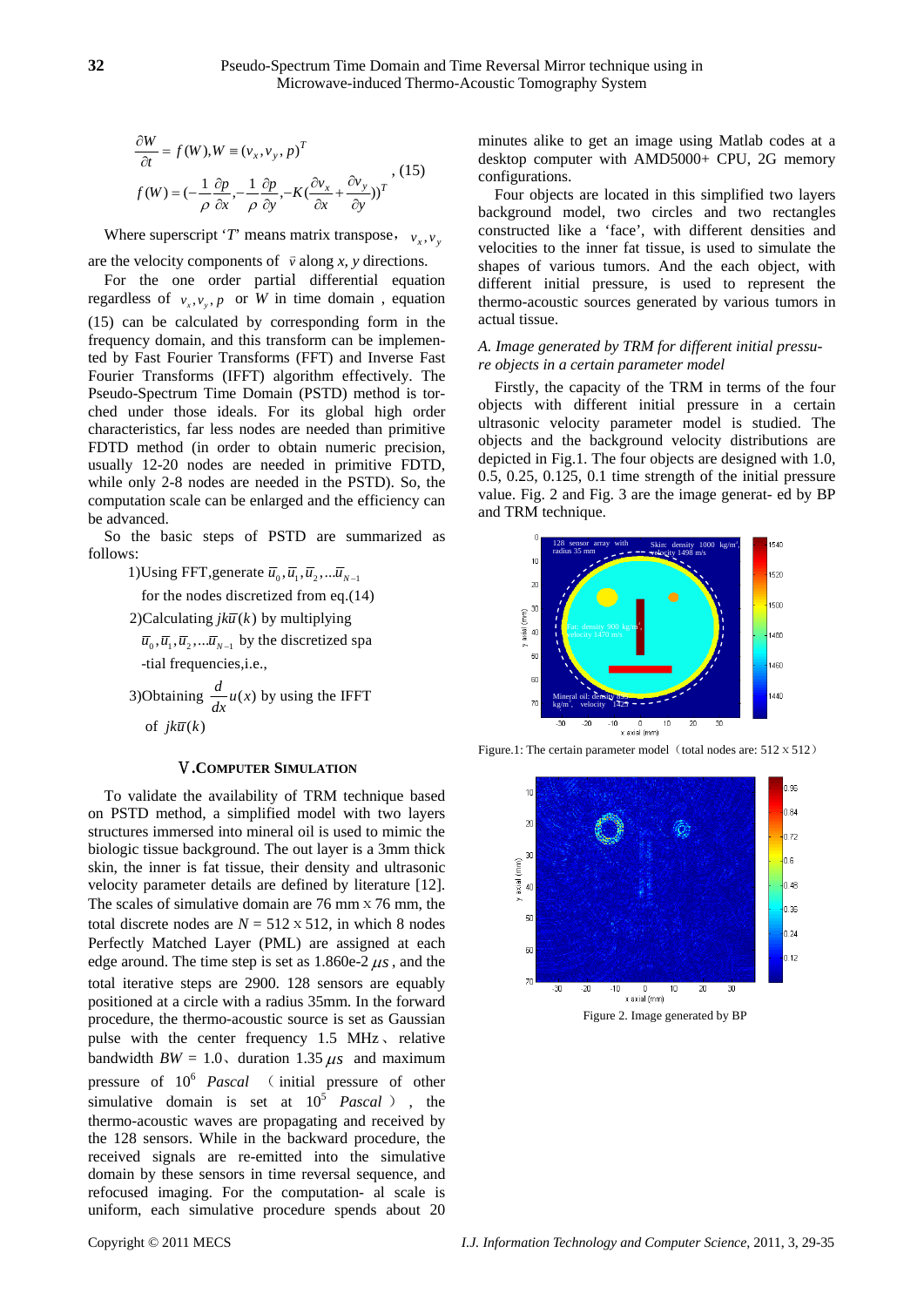



It can be read from the Fig.2 and Fig.3 that images generated by BP and TRM technique are both can distinguish the four objects. Both images are refocused very well at the original initial pressure sources as expected. The different area has been clearly imaged with different strength also. The weak objects such as the mouth in the image generated by BP method can read reluctantly, while the mouth imaged by TRM technique can read clearly.

## *B. The image generated by TRM for the received signals with added noise*

Secondly, a more close to actual situation that the received signals are contaminated by noise is studied. In this case, given the model and objects still have certain velocity parameter distributions, but the re-emitted signals are the received signals with added Gaussian White noise artificially. Fig.4 is the compare between the original signal and the contaminated signals by add- ed noise. The average amplitude comparison between the original signal and the contaminated signals is -10 dB. Fig.5 and Fig.6 are the images generated by BP and TRM technique with contaminated signals.

Despite promising characteristics, MITAT has not yet become a mainstream imaging approach partly due to signal-to-noise ratio(SNR). With the character of spatial-temporal matched filtering and self-average, TRM



Figure 4. The compare between the original and the added noise





Figure 6. Image generated by TRM with contaminated signals.

can well improve the problem of SNR.

The refocused image generated by TRM is agreed very well with the objects defined in Fig.4 with good contrast. The weakest strength of the focused image mouth is larger than the averaged background 20 dB. While the image generated by BP algorithm is low-grade even in contrast and resolution, only big eye with the strongest initial pressure in all the four objects can be distinguished actually, and the contrast of it is about 3dB to the average background value.

## *C. The self-average character of the TRM technique in a random parameter model*

At last, the self-average capacity of the TRM technique for a model with random velocity parameter is studied in terms of the heterogeneousness of an actual tissue. Fig.7 is the map of the random velocity parameter distribution of the model and the objects. The random amplitude ratio to the certain model is 10%. Fig.8 is the image generated by TRM technique in this random model with  $SNR = -10$  dB added noise signals same as the V. B schedule.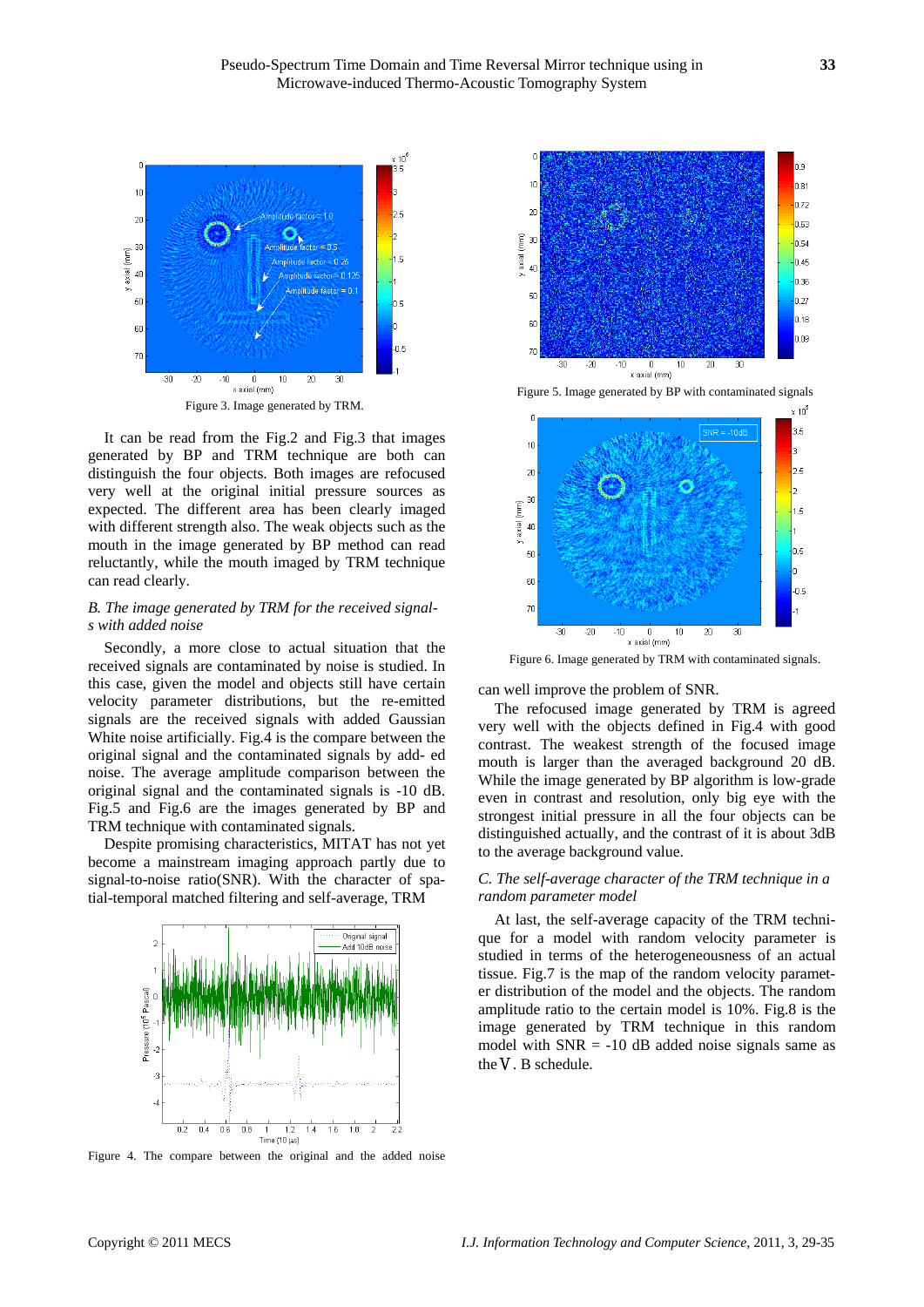

Figure 8. Image generated by TRM in random model

From Fig. 8, we can clearly see that the refocused image is agreed very well with the objects defined in Fig. 1 all the same. The contrast of the image is still very well. The weakest strength of the focused image mouth is larger than the averaged background 18 dB.

Three schedulers are designed to validate the capacities of the TRM technique depicted in the section Ⅲ, and the images generated by TRM technique based on PSTD presents good contrast and high resolution no matter what the strong noise and the model with big random parameter cases.

## Ⅵ.**CONCLUSIONS**

In this paper, the proportional relationship between the microwave energy deposition and the induced thermo-acoustic source distribution is derived. As the time reversal mirror (TRM) technique has great potential in noise suppression and self-average character for the model with random parameter fluctuation, the TRM technique based on the Pseudo-Spectral Time Domain (PSTD) method is introduced in MITAT system. In order to validate the performance of TRM in the imaging of MITAT, some two-dimensional simulative images are studied and compared with the BP algorithm. It has been shown that the images generated by TRM technique have very good performance in contrast and resolution for different initial pressure objects, this hints the potential of the MITAT technique.

## **ACKNOWLEDGMENT**

This paper is supported by China NSF (No. 60927002), China Postdoctoral Science Foundation (No. 20100470077), Chongqing Education Commission program (No.KJ100520), Supported by Natural Science Foundation Project of CQ CSTC (CSTC, 2010BB2419).

#### **REFERENCES**

- [1]. A. Kruger, W. L. Kiser, D.R. Reinecke, G.A. Kruger, R.L. Eisenhart, Thermoacoustic Computed Tomography of the Breast at 434 MHz, IEEE MIT-S Digest, vol. 2, pp. 591 – 595, 1999.
- [2]. M. Xu, L. V. Wang, RF-induced Thermo-acoutic Tomography, Proceedings of the Second Joint EMBS/BMES Conference, pp. 1211 – 1212, 2002.
- [3]. W. T. Joines, Y. Zhang, C. Li, R. L. Jirtle, The measured electrical properties of normal and malignant human tissues from 50 to 900 MHz, Am.Assoc. Phys. Med., vol. 21, pp. 547-551, 1994.
- [4]. K. H. Lim, J. H. Lee, Q. H. Liu, Thermoacoustic tomography forward modeling with the spectral element method, Medical Physics, 2008, 35(1): 4-12.
- [5]. M. Fink, Time Reversal of Ultrasonic Fields. I. Basic principles, IEEE Transaction on Ultrasonics, Ferroelectrics, and Frequency Control, vol. 39, no.5, 555 – 567, 1992.
- [6]. A.C.Tam,''Application of photoacoustic sensing techniques,'' *Rev.Mod.Phys.*,vol.58,pp.381-431,1986
- [7]. CHEN GuoPing, ZHAO ZhiQin, GONG Wei, NIE ZaiPing and LIU Qing-Huo, The Development of the Microwave-Induced Thermo-acoustic Tomography Prototype System, Chinese Science Bulletin, 2009, 52(12):1786-1789.
- [8]. L.V.Wang,*Photoacoustic Imaging and Spectroscopy*  (CRC,Boca Raton,2009)
- [9]. J. P. Fouque, G. Papanicolaou, Wave Propagation and Time Reversal in Randomly Layered Media, Springer Press, 2007.
- [10].Q. H. Liu, The PSTD algorithm: A time-domain method combining the pseudospectral technique and perfectly matched layers, J. Acous. Soc. Am., vol. 101, no. 5, Pt. 2, p. 3182, May 1997 (13rd Acoustical Society of America Meeting).
- [11].G. Wojcik, Fomberg, B. Waag, R. Carcione, L. Mould, J. Nikodym, L. Driscoll, T. , Pseudo-spectral Methods for Large-Scale Bioacoustic Models, IEEE Ultrasonics Symposium, vol.2, pp. 1501- 1507, Oct. 1997.
- [12].T. D. Mast, Empirical relationships between acoustic parameters in human soft tissues, Acoustics Research Letters Online, vol. 37, no. 1, pp. 37-43, 2000.
- [13].Minghua Xu, Lihong V.Wang, Time-Domain Reconstruction for Thermoacoustic Tomography in a Spherial Geometry, IEEE Transaction on Medical Imaging, VOL.21,No.7,July 2002
- [14].Minghua Xu, Yuan Xu, and Lihong V.Wang, Time-Domain Reconstruction Algorithms and Numerical Simulations for Thermoacoustic Tomography in Various Geometries,IEEE Transactions on Biomedical Engineering,VOL.50,No.9,Sep 2003